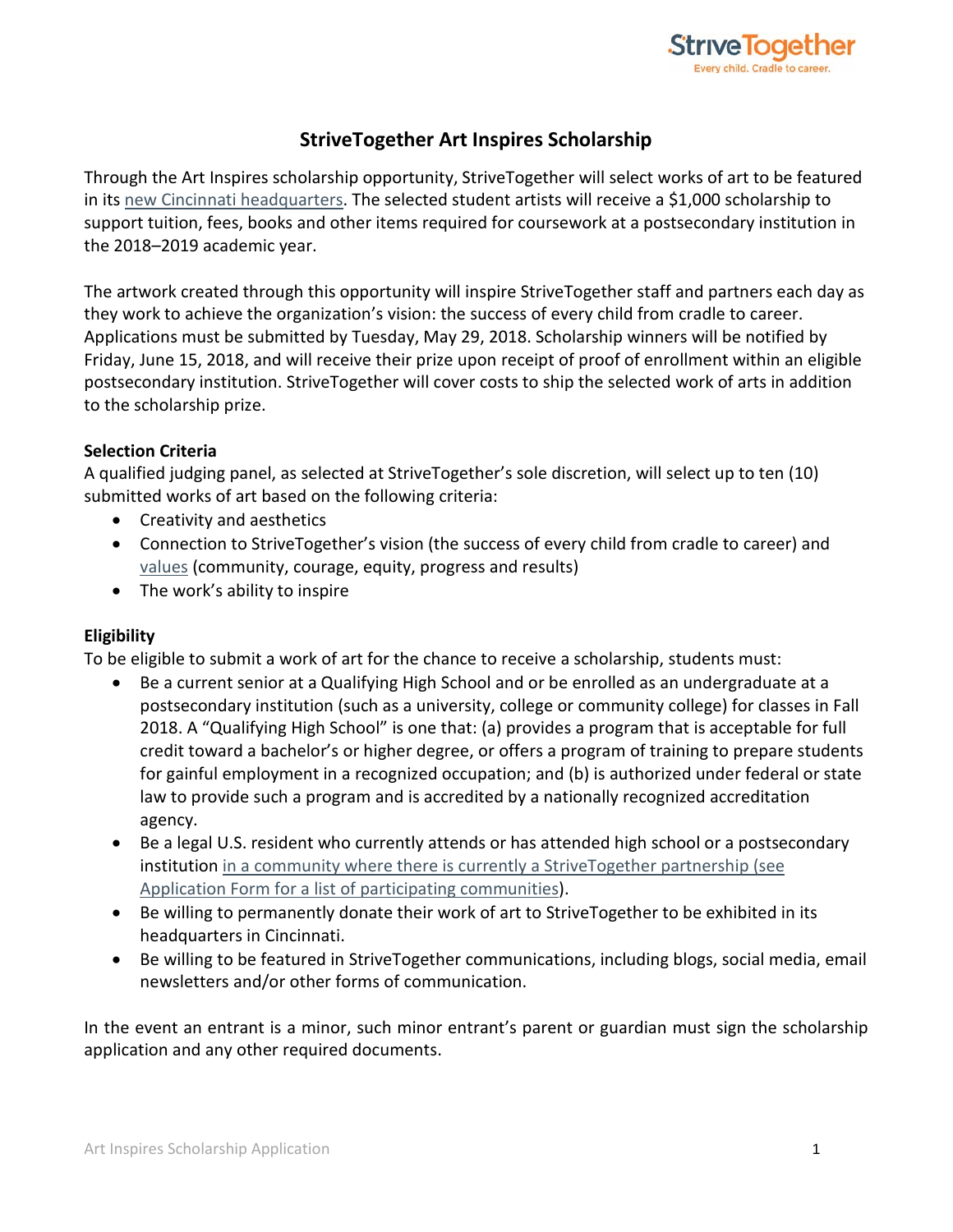

Members of the Board of Directors, officers and employees of StriveTogether, Inc., and the family members of, and any persons residing with, any such persons, are not eligible to enter or to win. The term "family members" includes spouses, parents, grandparents, siblings, children, grandchildren and in-laws, regardless of where they live.

For full Official Terms and Conditions, visit: [https://www.strivetogether.org/wp](https://www.strivetogether.org/wp-content/uploads/2018/03/StriveTogether-2018-Art-Inspires-Scholarship-terms-and-conditions.pdf)[content/uploads/2018/03/StriveTogether-2018-Art-Inspires-Scholarship-terms-and-conditions.pdf](https://www.strivetogether.org/wp-content/uploads/2018/03/StriveTogether-2018-Art-Inspires-Scholarship-terms-and-conditions.pdf)

## **Submission Instructions**

Applications must be submitted by May 29, 2018, to [info@strivetogether.org.](mailto:info@strivetogether.org) A complete application includes:

- $\Box$  Scholarship application form with applicant information and a two-part essay
- $\Box$  A video explaining the work of art
- $\Box$  2–5 photos of the work of art
- $\Box$  Proof of intent to attend or current enrollment in a postsecondary institution (e.g., a letter of acceptance from such postsecondary institution)
- $\Box$  A signature page (scanned separately)

Thank you for your art and your inspiration! Good luck!

# **About StriveTogether**

StriveTogether leads a national movement of nearly 70 communities to get better results in every child's life. We coach and connect local partnerships across the country to close gaps, especially for children of color and low-income children. Communities using our proven approach have seen measurable gains in kindergarten readiness, academic achievement and postsecondary success. The StriveTogether Cradle to Career Network reaches 10.4 million students, involves 10,800 organizations and has partners in 30 states and Washington, D.C. To learn more, visit [strivetogether.org.](https://www.strivetogether.org/)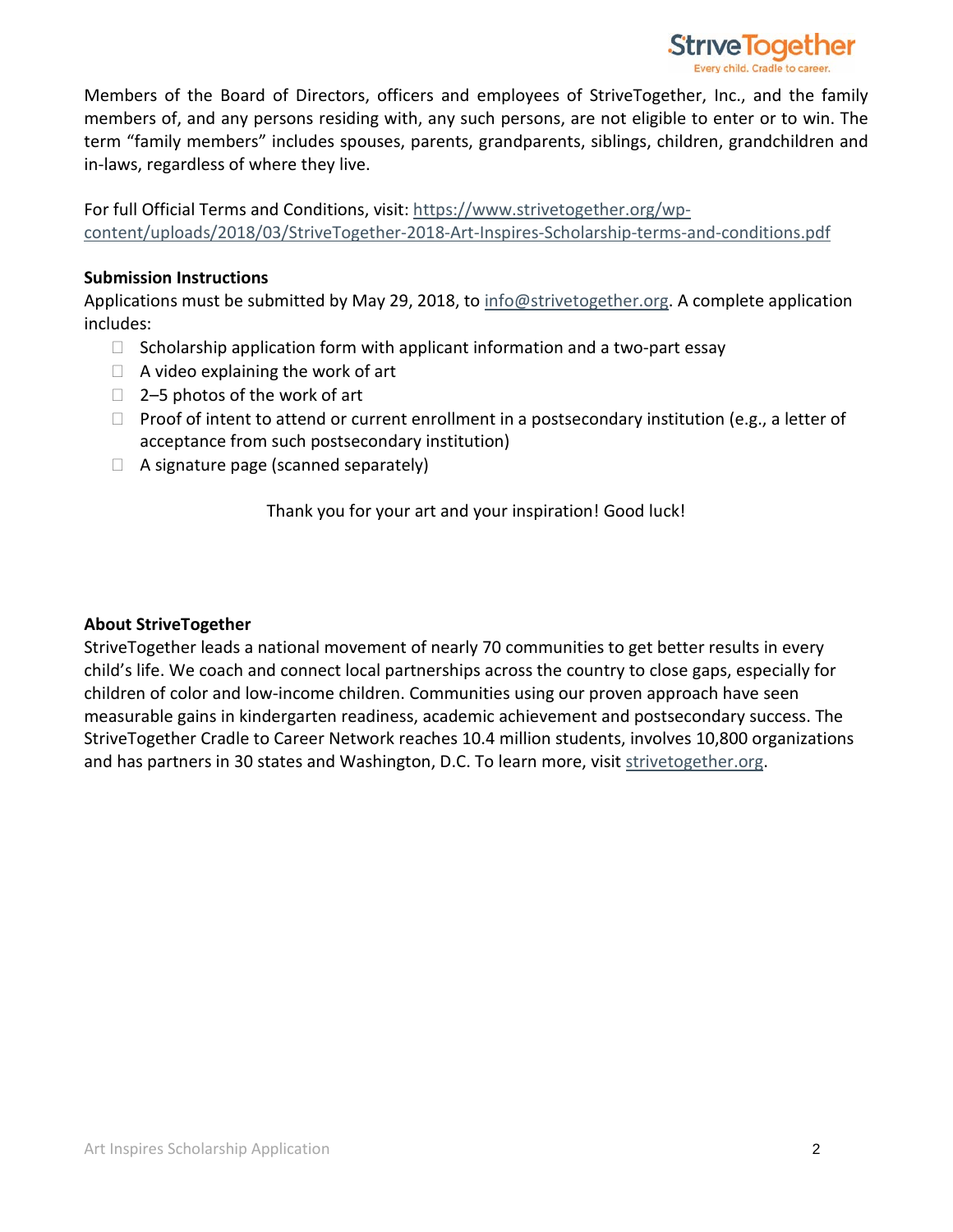

## **StriveTogether Art Inspires Scholarship Application Form**

| Current grade/year in school:<br>$\Box$ High school senior $\Box$ College freshman $\Box$ College sophomore $\Box$ College junior $\Box$ College senior<br>□ Other (please explain): _____________________ |  |
|------------------------------------------------------------------------------------------------------------------------------------------------------------------------------------------------------------|--|
|                                                                                                                                                                                                            |  |
| What high school do you attend or did you graduate from? (Please include its name and address.)                                                                                                            |  |

**What university, college, community college, or other postsecondary institution do you currently attend as an undergraduate or will you attend as an undergraduate in Fall 2018? (Please include its name and address.)**

**\_\_\_\_\_\_\_\_\_\_\_\_\_\_\_\_\_\_\_\_\_\_\_\_\_\_\_\_\_\_\_\_\_\_\_\_\_\_\_\_\_\_\_\_\_\_\_\_\_\_\_\_\_\_\_\_\_\_\_\_\_\_\_\_\_\_\_\_\_\_\_\_\_\_\_\_\_\_\_\_\_\_\_\_\_\_\_\_\_\_\_**

**To be eligible for this scholarship, you must have attended high school or a postsecondary institution in one of the following locations where there is a StriveTogether partnership. Please select the community (or communities) where you attend/attended high school or college:** 

| $\square$ Baltimore, MD             | $\Box$ Warren, OH                  |
|-------------------------------------|------------------------------------|
| $\Box$ Boston, MA                   | $\Box$ Tulsa, OK                   |
| $\Box$ Grand Rapids, MI             | $\Box$ Ardmore, OK                 |
| $\Box$ Lenawee County, MI           | □ Multnomah County, OR             |
| $\Box$ Austin, MN                   | $\square$ Redmond, OR              |
| $\square$ Red Wing, MN              | $\Box$ Spartanburg County, SC      |
| $\Box$ Minneapolis and St. Paul, MN | $\Box$ Charleston, SC              |
| $\Box$ Northfield, MN               | $\Box$ Memphis, TN                 |
| $\Box$ St. Cloud, MN                | $\Box$ Dallas County, TX           |
| $\Box$ Columbia, MO                 | $\Box$ Austin, TX                  |
| $\Box$ Albuquerque, NM              | $\Box$ Bexar County, TX            |
| $\Box$ Albany, NY                   | $\Box$ Rio Grande Valley, TX       |
| $\Box$ Geneva, NY                   | $\Box$ Salt Lake City, UT          |
| $\Box$ New York, NY                 | $\Box$ Richmond, VA                |
| □ North Country Region, NY          | $\Box$ Bellevue, WA                |
| $\Box$ Rochester, NY                | □ Spokane County, WA               |
| □ South Bronx, NY                   | $\Box$ Tacoma, WA                  |
| $\Box$ Alamance County, NC          | $\Box$ South King County and South |
| $\Box$ Winston-Salem, NC            | Seattle, WA                        |
| $\Box$ Cincinnati, OH               | $\Box$ Green Bay, WI               |
| $\Box$ Columbus, OH                 | $\Box$ Kenosha, WI                 |
| $\Box$ Montgomery County, OH        | $\Box$ Racine, WI                  |
| $\Box$ Summit County, OH            | $\Box$ Milwaukee, WI               |
| $\Box$ Toledo, OH                   | $\Box$ Auckland, NZ                |
|                                     |                                    |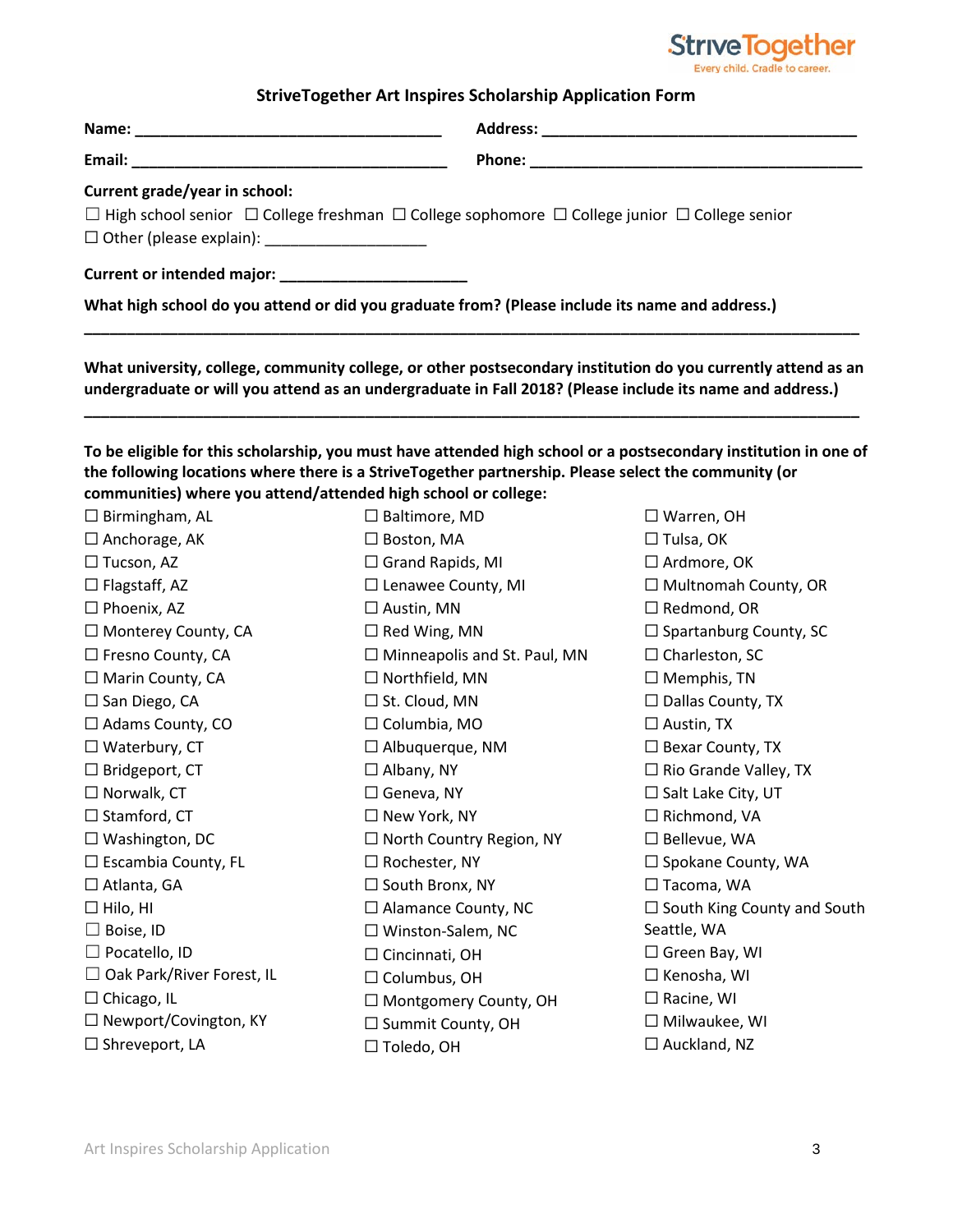

## **Work of Art**

Create a work of art that expresses why educational opportunity and success is important to you. Your art should fit one of the following categories (please select):

- $\square$  Small wall art: Maximum 15 in tall x 18 in wide
- $\Box$  Medium wall art: Maximum 30 in tall x 25 in wide
- $\Box$  Large wall art: Maximum 40 in tall x 45 in wide
- $\Box$  Sculpture (tabletop or floor): Maximum 8 in x 8 in base and 15 in tall

Indicate the dimensions of your work of art in inches: Height \_\_\_\_\_\_ Length \_\_\_\_ Width

### **Video**

Please create a video of you and your work of art. In the video, make sure your work of art is clearly visible and answer the following questions:

• Why is educational opportunity and success important to you?

\_\_\_\_\_\_\_\_\_\_\_\_\_\_\_\_\_\_\_\_\_\_\_\_\_\_\_\_\_\_\_\_\_\_\_\_\_\_\_\_\_\_\_\_\_\_\_\_\_\_\_\_\_\_\_\_\_\_\_\_\_\_\_\_

• How did you express that importance in your work of art?

The video should be brief (3 minutes or fewer). It does not need to be professionally recorded; a video from a phone, tablet or camera will suffice.

Please upload the video to a file-sharing website of your choice (YouTube, Google Drive, Dropbox, etc.) Please insert the link to where the video is uploaded here:

*(Note: If you are sharing the file in a private folder on Google Drive or Dropbox, please ensure the permissions are set so that "anyone with the link can view" to enable us to see the video.)*

#### **Photos**

Insert (and attach to your email) 2-5 photos of your art. These photos can show both the full work of art as well as closeups/details.

### **Two-part Essay**

What are your career goals? What are your current educational plans, and how will those plans help you achieve your career aspirations? *(500 words or fewer)*

How does your work of art relate to StriveTogether's vision (the success of every child from cradle to career) and values (community, courage, equity, progress and results)? *(300 words or fewer)* 

### **Proof of Intent to Attend Postsecondary**

Please attach proof of your current enrollment in or intent to attend a postsecondary institution in fall 2018. Examples include a college acceptance letter, current postsecondary transcript showing expected graduation date or a postsecondary coursework schedule.